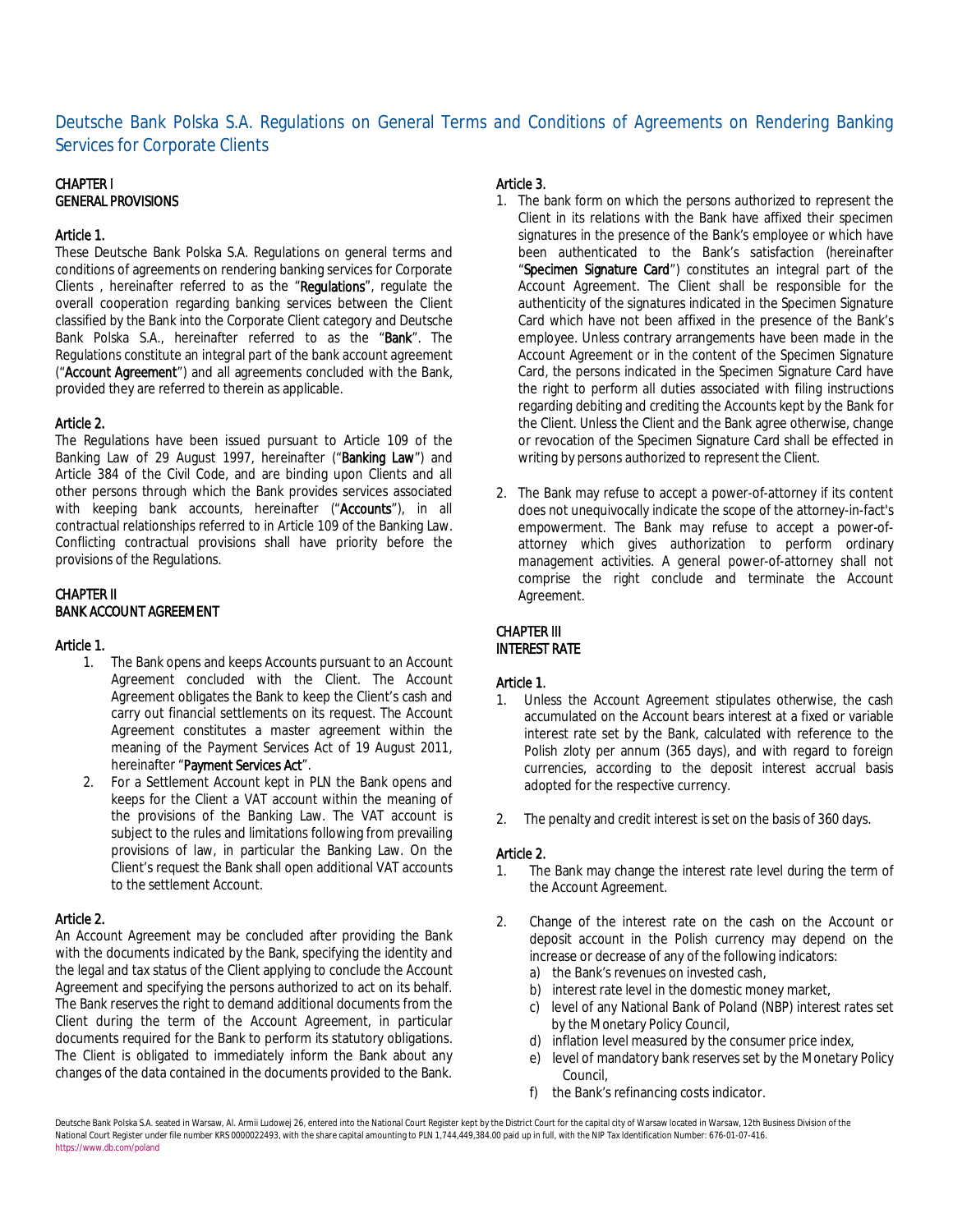- 3. Change of the interest rate on the cash on the Account or deposit account in a foreign currency may depend on the increase or decrease of any of the following indicators:
	- a) the Bank's revenues on invested cash,
	- b) interest rate level for FX deposits in the domestic or international money market,
	- c) level of any interest rates set by the relevant central bank for the respective currency,
	- d) the Bank's refinancing costs indicator.
	- 4. Change of the interest rate does not require termination of the Account Agreement. Change of the interest rate level shall prevail as of the date specified by the Bank. Information about the current interest is made public in the Bank's seat and on the Bank's website <https://www.db.com/poland>

#### Article 3.

Unless the Account Agreement stipulates otherwise, the interest on the cash accumulated on the Account is accrued for monthly calculation periods or until the day preceding the day of termination or expiration of the Account Agreement or other day agreed by the Client and the Bank. Interest accrued in the given calculation period is added to the Account balance on the first Business Day of the next calculation period or on the date of termination or expiration of the Account Agreement.

# CHAPTER IV ACCOUNT STATEMENTS

#### Article 1.

Unless the Bank agrees with the Client otherwise, the Bank shall send to the Client written monthly statements confirming the debits and credits on its Account reflecting all changes in the Account on the given Business Day.

#### Article 2.

In the Bank's relations with the Client bank statements shall be the basic evidence confirming the accuracy of the information contained therein unless the Client presents written evidence indicating an inconsistency of the statement with the actual status.

#### Article 3.

If the Bank identifies that it has made an error in any confirmation, statement, notice or other document delivered to the Client, the Bank shall correct such error in accordance with the provisions of Article 4 below.

#### Article 4.

The postings on the Account that have been made incorrectly or have been caused by a typing error, shall be corrected by the Bank by reversing such postings, without the necessity to obtain the Client's prior consent. The Bank shall notify the Client about such corrections. The reversal may be also backdated. The reversal may result in an overdraft on the Account.

### Article 5.

The Client is obligated to report any and all objections regarding bank statements to the Bank in writing within 14 days of the day of receipt of the bank statement. Failure to notify the Bank about objections by the foregoing deadline shall mean that the Client agrees with the content of information found in the statement.

## Article 6.

- 1. The Bank shall observe banking secrecy, in particular with regard to the turnover and balances of the Accounts. The Bank shall provide the information about the turnover and balances on the Accounts only to the persons authorized by the Client in writing ("Authorization") and entities authorized to demand information in accordance with prevailing laws. An Authorization form constitutes an attachment to the Account Agreement.
- 2. The Bank shall provide the information specified in Clause 1 above to the person specified by the Client in the Authorization upon verification of his/her identity. Should the Bank have doubts as regards the person requesting information or the possibility of verification of due empowerment of such person, the Bank shall refuse to provide such information and inform the Client thereof. The Bank shall not be liable for providing information to unauthorized persons if they have successfully gone through the verification process.

#### CHAPTER V SUBMISSION OF BANK INSTRUCTIONS

## Article 1.

- 1. Notwithstanding contrary contractual provisions and p. 3 below, the Client may submit instructions only in writing, with signatures of the authorized persons, in accordance with the Specimen Signature Card and the representation method specified therein. A direct debit may be also authorized by persons duly empowered to represent the Client who have not been indicated in the Signature Specimen Card.
- 2. Revocation of an empowerment to submit instructions granted by the Client to a specified person shall be made in writing and shall be effective for the Bank as of the time when the Bank ascertains that the empowerment has been revoked by persons authorized to represent the Client in accordance with the scope of their empowerment.
- 3. The Client may submit instructions to the Bank using the electronic banking system, in case the Client, the Bank and Deutsche Bank AG - as an entity to which the Bank has entrusted (within the meaning of Article 6a of the Banking Law) performing factual activities related to enabling the on-line access to the account – have concluded separate agreements regulating the use of this system. If the Client uses the electronic banking system indicated above, the Bank will execute the Client's instructions provided through this system, provided that such instructions are submitted in a manner regulated in the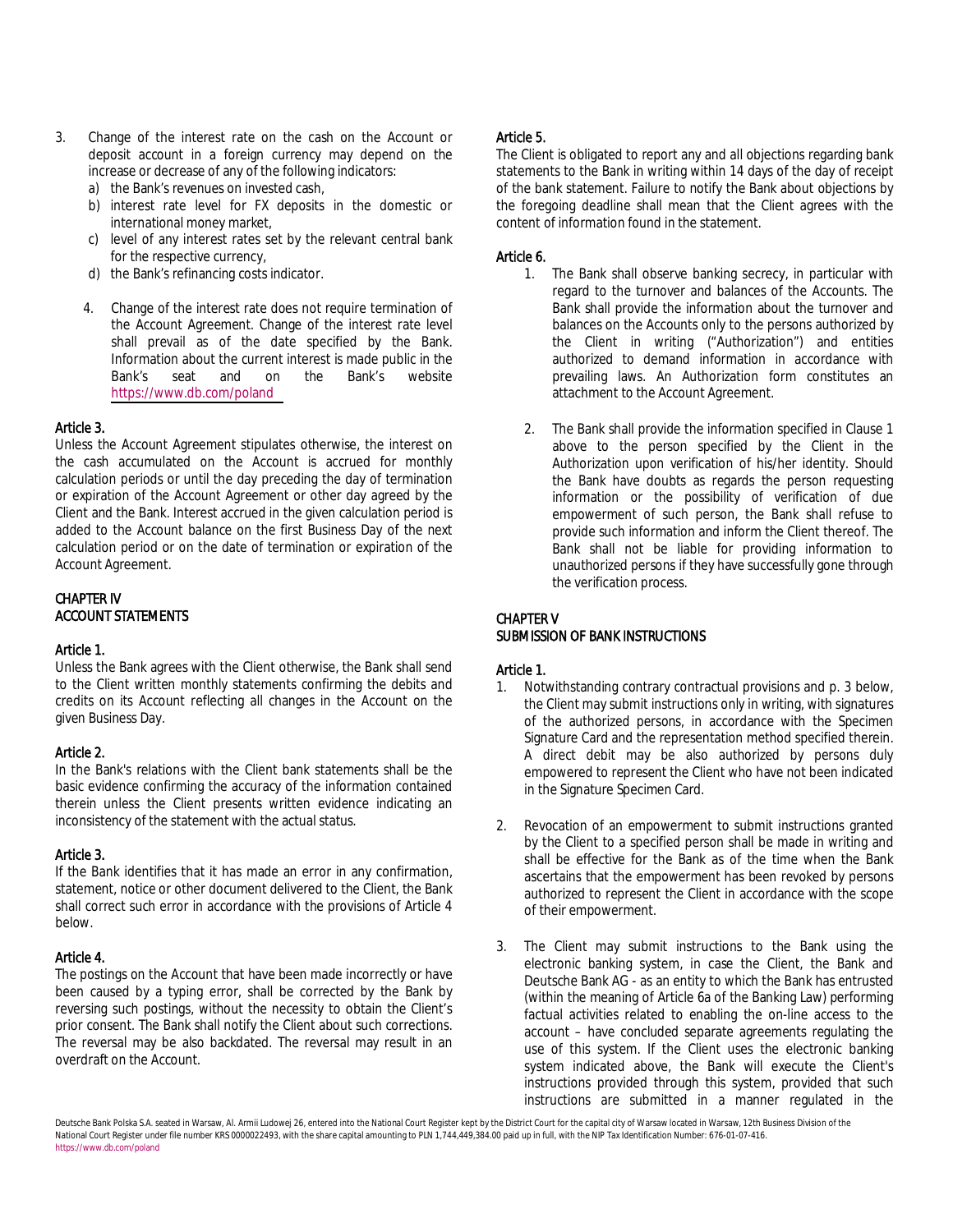agreement regarding this system, concluded between the Client and Deutsche Bank AG as well as in the Account Agreement.

4. For the avoidance of doubt, the Bank reserves the right to use or entrust Deutsche Bank AG to use, at the Bank's request, strong Client's authentication (within the meaning of Article 2, point 26aa) of the Payment Services Act, in cases indicated therein.

## Article 2.

The Bank may refuse to carry out the Client's written instruction which has been submitted using other documents than bank forms. In such a case, the Bank shall not be liable for damages resulting from the refusal to carry out the instructions.

### Article 3.

- 1. The content of the instruction has to be expressed in a manner that does not cause any doubts. Content of an instruction that causes any doubts may lead to delay or refusal to carry it out. In particular, the Client filing an instruction to credit a different account should make sure that the recipient of the funds and the account number and the payee bank are correct and complete. The same diligence applies to preparation of cancellations, changes, confirmations and repeated instructions. Changes, cancellations, confirmations and repeated instructions should be duly marked and formulated in a manner that does not cause any doubts.
- 2. In the case of coincidence of instructions, performance of one of which totally or partially precludes performance of another one, the Bank may withhold performing them until the Client's final position is obtained. In such a case, the Bank shall not be liable for failure to perform or untimely performance of the instructions.
- 3. The Bank may refuse to perform an instruction (payment order) in the case of provision of an incorrect bank account number of the payment beneficiary in the NRB or IBAN standard, and as a consequence negative verification of the check number of the bank account number or in the case of failure to provide the name of the beneficiary of the order or in the case of lack of other data or information making it possible to correctly perform the instruction.
- 4. If the Bank carries out the payment order the identification of the principal and beneficiary of the orders shall be based only on the payment account number specified in the order – as a unique identifier within the meaning of the Payment Services Act. The Bank shall not verify the consistence of the beneficiary's name with the beneficiary's account number.
- 5. The Bank may refuse to accept telephone instructions in the event of failure of the technical devices, including recording equipment.
- 6. The Bank may refuse to perform the Client's instruction in the case specified in Chapter XV Article 2 of the Regulations.

7. The Bank shall not be liable for loss, deformation or delay in carrying out an instruction caused by reasons not attributable to the Bank during transmission of the instruction using any wire or wireless communication devices.

## Article 4.

Instructions shall be carried out only on business days, i.e. all days except for Saturdays and statutory non-working days on which the bank is open for business ("Business Day"). Instructions pertaining to a convertible currency shall be carried out on days which are Business Days in Poland, TARGET Business Days and Business Days for the respective convertible currency.

### Article 5.

- 1. The Bank may perform the Client's instruction resulting in a negative balance on the Account if the amounts sufficient to perform the Client's instruction are covered by transfers to the Account that have not yet been recorded on the Account, current account overdraft that has been granted but not yet made available by the Bank to the Client, cash from a released cash security or from a maturing Term Deposit, cash from settlement of a transaction on securities not yet recorded on the Account or cash within the intraday limit on the Account granted to the Client by the Bank.
- 2. If the negative balance is not covered till the end of the day on which such balance on the Account occurred, the Bank may in the form of an Account statement or in other form agreed with the Client notify the Client about the amount of the negative balance. Such notification shall be equivalent to a demand that the account Holder repay the amount of the negative balance within 7 calendar days of the day when it occurred. In this period the Bank shall classify such negative balance as Bank-authorized overdraft. Unless agreed otherwise, for the duration when there is a negative balance on the Account the Bank shall be authorized to accrue interest on the negative balance in the amount specified in the Table of Interest Rates for Non-Contractual Negative Balances on the Current Account for Corporate Banking Clients. In such a case, on the Bank's demand the Client shall be obligated to provide current annual financial statements (including audited consolidated and nonconsolidated financial statements, if prepared).
- 3. In the event of a negative balance on the Account occurring as a result of incorrectly operating settlement systems or operating errors ("Error"), the Bank shall treat such overdraft as Bank-authorized overdraft for the entire period when the Error is being corrected. The Bank shall notify the Client about the amount of the negative balance in the form of an Account statement or other form agreed with the Client. If the Error resulted from an action of the Client of its counterparty, such notification shall be equivalent to a demand that the Client repay the amount of the negative balance within 7 calendar days.
- 4. In the event of a negative balance on the Account in an amount up to PLN 1,000 which, in the Bank's opinion, does

Deutsche Bank Polska S.A. seated in Warsaw, Al. Armii Ludowej 26, entered into the National Court Register kept by the District Court for the capital city of Warsaw located in Warsaw, 12th Business Division of the National Court Register under file number KRS 0000022493, with the share capital amounting to PLN 1,744,449,384.00 paid up in full, with the NIP Tax Identification Number: 676-01-07-416. https://www.db.com/poland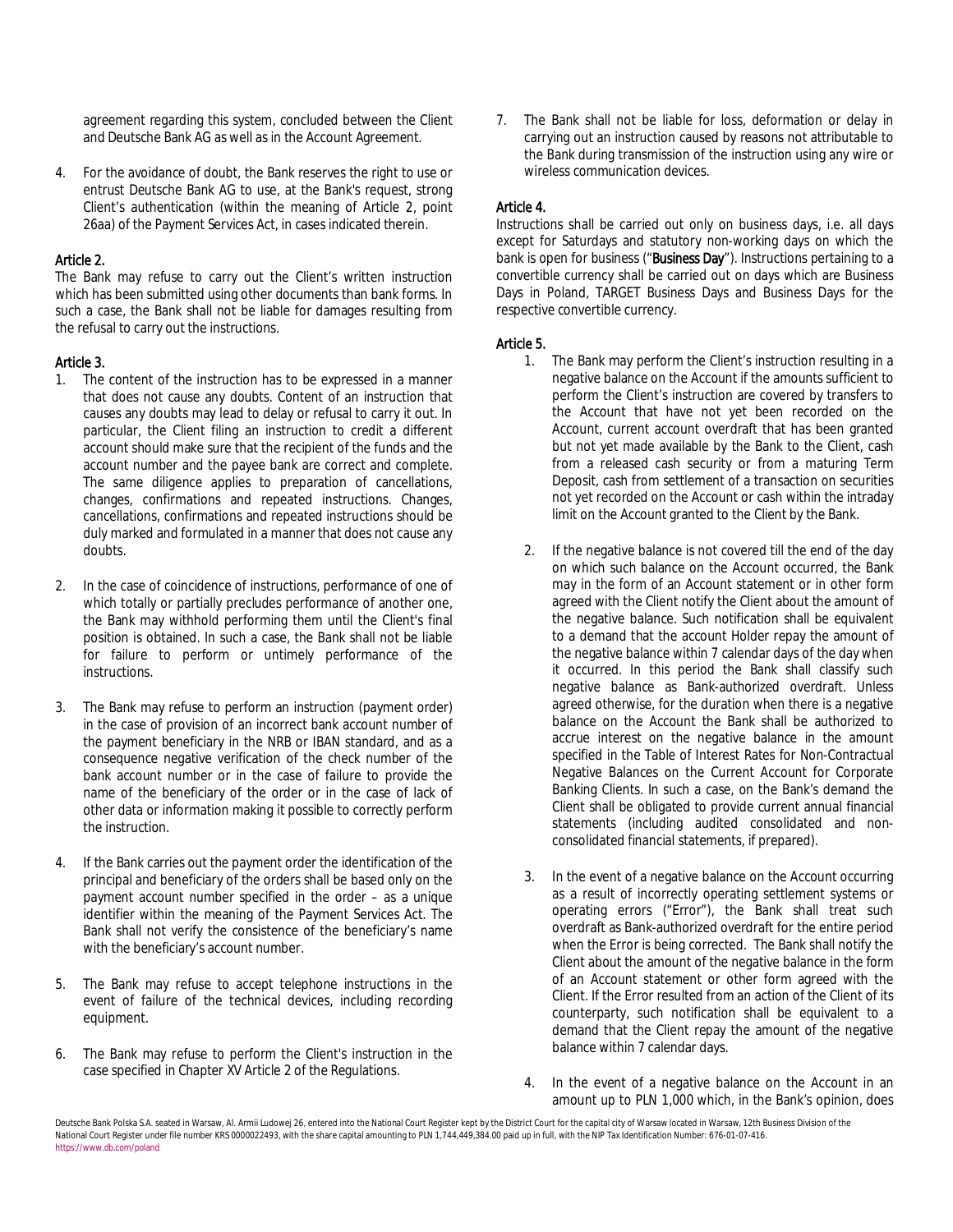not result from the Client's difficult financial standing, the Bank shall treat such negative balance as Bank-authorized for the period of up to 20 calendar days. During such period the Bank shall be authorized to accrue interest on the negative balance in the amount specified in the Table of Interest Rates for Non-Contractual Negative Balances on the Current Account for Corporate Banking Clients.

5. The negative balance on the Account resulting from credit card settlements is treated as Bank-authorized for 7 calendar days. During such period the Bank shall be authorized to accrue interest on the negative balance in the amount specified in the Table of Interest Rates for Non-Contractual Negative Balances on the Current Account for Corporate Clients.

# Article 7.

The Bank does not accept cash deposits in its own branches. Cash withdrawals may be made at branches of other banks or payment institutions designated by the Bank. Information on cash shall be available on the Bank's website and shall be provided in written or electronic form upon Client's request.

#### CHAPTER VI TERM DEPOSITS

### Article 1.

The Client may deposit in the Bank specific amounts of cash ("Term Deposit Amount") in the currency, for a term and at the interest rate agreed upon by the parties in the Term Deposit Agreement ("Term Deposit").

## Article 2.

In pursuance of the Term Deposit agreement the Client undertakes, on the day specified by the parties in the Term Deposit agreement ("Start Date"), to deposit cash in the amount specified in the Term Deposit agreement in the account indicated by the Bank.

## Article 3.

In pursuance of the Term Deposit agreement the Bank undertakes to return to the Client, on the day specified by the parties in the Term Deposit agreement ("End Date"), the Term Deposit amount together with interest, accrued on the Term Deposit amount at the interest rate agreed by the parties in the Term Deposit agreement for the period from and excluding the Start Date up to and including the End Date ("Interest") to the account indicated by the Client. Interest shall be accrued according to the actual number of days for which the Term Deposit was opened calculated on annual basis (365 days).

## Article 4.

- 1. The Bank and the Client are obligated to determine the following elements which need to be agreed by the parties to conclude the Term Deposit agreement ("Terms and Conditions"):
	- a) name of the currency of the Term Deposit,
	- b) Term Deposit amount,
	- c) interest rate of the Term Deposit,
	- d) Start Date,
	- e) End Date.

procedure specified in Chapter VIII. Term Deposit agreements shall be concluded under a condition precedent, i.e. the Term Deposit agreement shall enter into force only when on the Start Date the agreed Term Deposit Amount is deposited in the account indicated by the Bank.

# Article 5.

- 1. Subject to the provisions of clause 2 below, if on the Start Date, the agreed Term Deposit Amount is not deposited or the Term Deposit Amount is not available to be collected by the Bank from the Client's Account, the Term Deposit is not opened and the Client shall be obligated to pay the Bank a compensation for failure to make effective the Term Deposit agreement, in the amount of 50% of the agreed interest rate on the Term Deposit, calculated on the basis of the agreed Term Deposit Amount, for the period for which the Term Deposit was to be opened.
- 2. In the case specified in Clause 1 above the Bank is authorized to collect the compensation from the Client's Account.

# Article 6.

If the Bank breaches the provisions of the Term Deposit agreement by failing to make, on the End Date, a transfer to the account indicated by the Client of the Term Deposit Amount together with Interest or by paying the Client an amount that is lower than the Amount of the Term Deposit together with Interest the Bank shall be obligated to pay the Client default interest calculated on the amount due and payable, for the period from the End Date to the date of performance of the obligation at the interest rate equal to 125% of the interest rate specified in the Term Deposit agreement.

# Article 7.

- 1. The Client has the right to terminate the Term Deposit agreement on any Business Day effective as of the day of giving notice to this effect, in the period from the Business Day following the Start Date to the End Date.
- 2. The termination of the Term Deposit agreement referred to in Clause 1 may be effected in writing or according to the procedure set forth in Chapter VIII.
- 3. In the case of termination of the Term Deposit agreement by the Client the funds deposited by the Client in the Bank for the period from the Start Date to the date of termination of the Term Deposit agreement shall bear interest at the interest rate equal to half of the interest rate on the funds deposited on call accounts prevailing in the Bank on the date of termination of the Term Deposit agreement.
- 4. Interest accrued according to the rules set forth in Clause 3 shall be paid to the Client on the date of termination of the Term Deposit agreement.

Term Deposit agreements shall be concluded according to the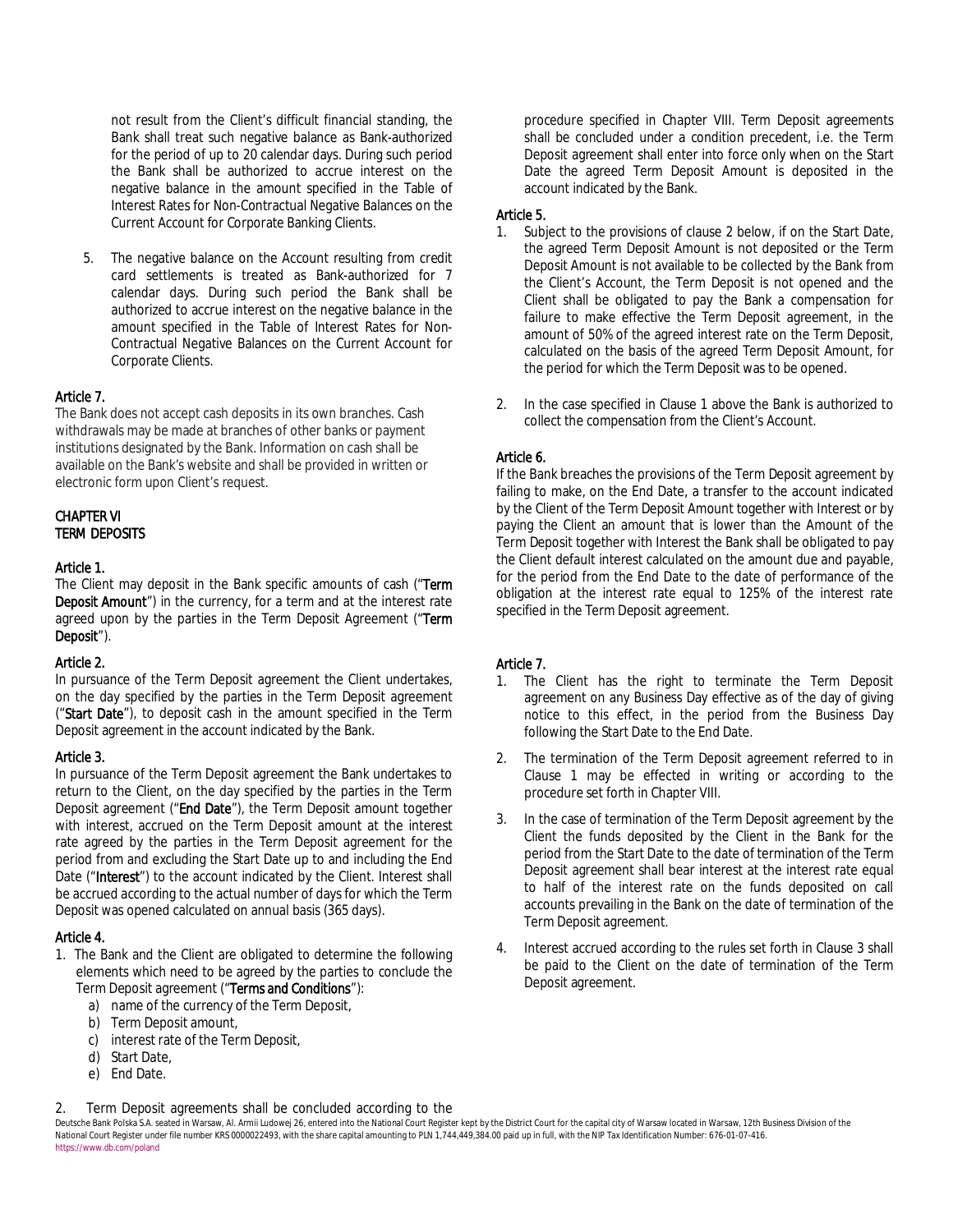### CHAPTER VII SPOT FX TRANSACTIONS

# Article 1.

- 1. As a result of conclusion by the parties of an agreement pertaining to spot FX exchange ("Transaction"), on the date of settlement of the Transaction agreed upon between the Bank and the Client ("Value Date"), the parties to the Transaction shall obligated to exchange performances in the form of specific amounts expressed in a convertible currency or in Polish zloty, at the agreed exchange rate, at which the parties exchange one convertible currency into the other or convertible currency into Polish zloty ("Rate").
- 2. The Value Date shall be no later than the second Business Day after the date of conclusion of the Transaction.
- 3. On the Value Date the Transaction shall be settled, subject to the provisions of Chapter X Article 1 Clause 3, by debiting and crediting respective Client accounts with the amounts following from the agreed Terms and Conditions of the Transaction.

## Article 2.

- 1. To conclude a spot Transaction the Bank and the Client shall be obligated to determine the following Transaction elements which need to be agreed by the parties to conclude the Transaction ("Terms and Conditions"):
	- a) name of the currency and amount of the currency sold (bought) by the Bank,
	- b) name of the currency and amount of the currency bought (sold) by the Client,
	- c) Rate,
	- d) Value Date.

2. Transactions shall be concluded according to the procedure specified in Chapter VIII.

## Article 3.

- 1. The Terms and Conditions of the Transaction are breached if the Client fails to perform, on the Value Date, the obligations towards the Bank following from the concluded Transaction.
- 2. In the event of the breach referred to in Clause 1, to satisfy its claims, the Bank shall be entitled to effect, on the Business Day following the Value Date, a reverse currency exchange ("Reverse Transaction").
- 3. Foreign exchange to settle a Reverse Transaction shall be effected at the exchange rate prevailing in the Bank on the day of concluding the Reverse Transaction.

#### CHAPTER VIII CONCLUSION OF TERM DEPOSIT AGREEMENTS AND SPOT **TRANSACTIONS**

# Article 1.

- 1. Conclusion of a Term Deposit Agreement and spot Transactions ("Agreements") shall take place upon submission by the parties of declarations of will accepting the terms and conditions of the agreement ("Arrangement of the Terms and Conditions of the Agreement").
- 2. Arrangement of the Terms and Conditions of the Agreement shall be effected over the telephone or in another form agreed separately between the Bank and the Client.
- 3. Providing the name of the Authorized Person and the full or customary name of the Client, if such customary name allows for identification of the client or providing the Client's number in the Bank (Customer ID), shall be sufficient to ascertain whether the declaration of will in the process of Arrangement of the Terms and Conditions of the Agreement has been effected on behalf of the Client by a person authorized by the Client to agree on the terms and conditions of the Agreement ("Authorized Person"). Agreements may be concluded on behalf of the Client by any of the persons indicated in the Specimen Signature Card, regardless of the representation rules specified in such Card, unless the Client appoints only some of these persons or indicates other persons. The Client may separately agree upon with the Bank that identification of the Authorized Person shall be additionally or exclusively based on a password agreed upon with the Bank. Should the Bank have doubts as regards the person requesting conclusion of the Agreement or the possibility of verification of due empowerment of such person, the Bank shall refuse to conclude the Agreement and inform the Client thereof.
- 4. The Agreement shall be recognized as validly concluded and binding even if concluded by a person acting without due authorization from the Client, if such a person correctly provides the information referred to in Clause 3.
- 5. Each of the parties to the Agreement is authorized to record electronically or mechanically all the telephone conversations, including the process of Arrangement of the Terms and Conditions of the Agreements. Such recordings shall constitute evidence, in particular, in the event any proceeding is instigated before the court to resolve any issues relating to individual Agreements.
- After conclusion of the Agreement the Bank shall send to the Client a document drawn up by the Bank, constituting written reflection of the Terms and Conditions of the Agreement concluded ("Confirmation"). The Bank shall send the Confirmation to the Client by ordinary mail or in a different manner agreed upon between the Bank and the Client.
- 7. If the Client identifies an inconsistency between the terms and conditions of the Agreement laid down in the Confirmation and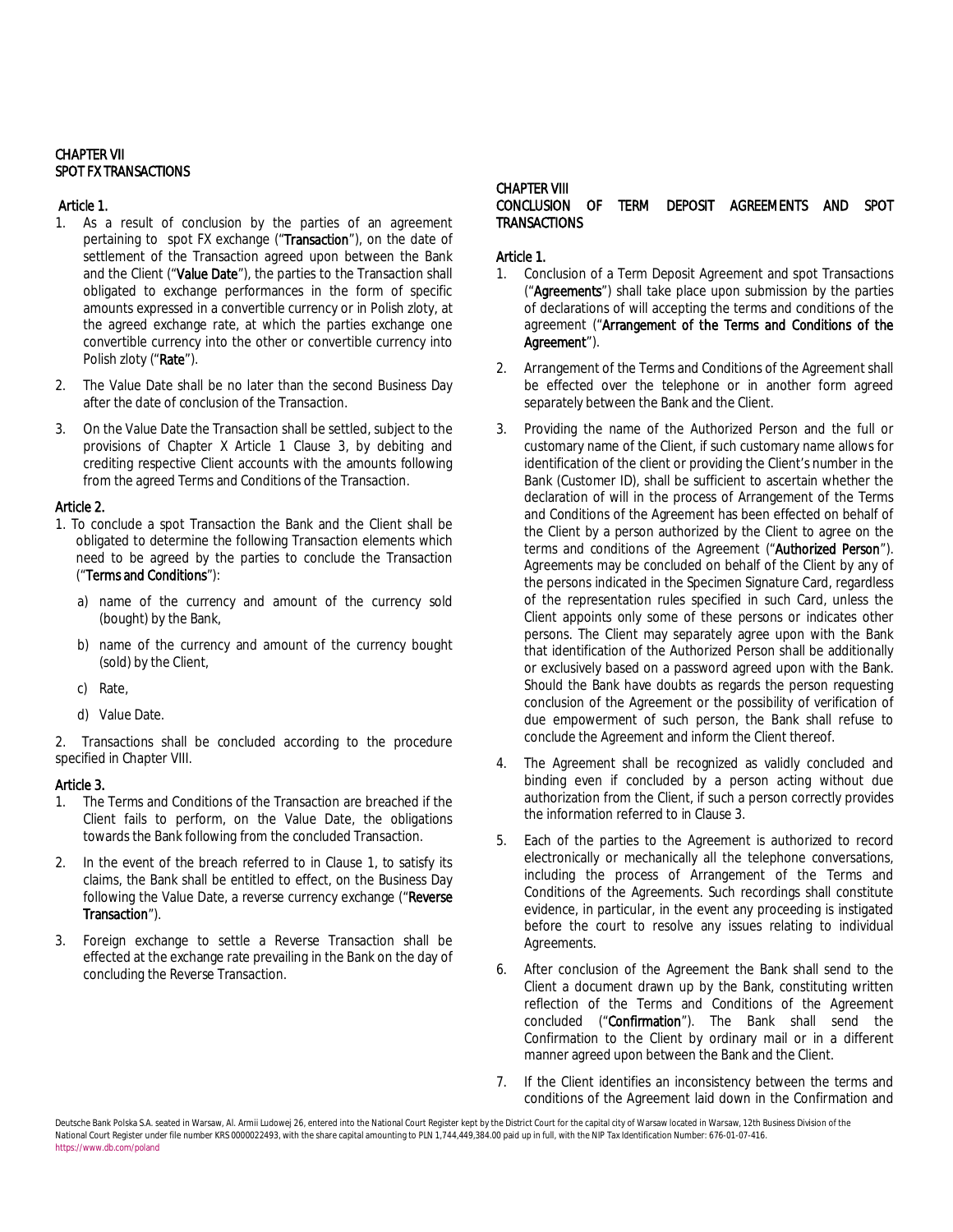the Arranged Terms and Conditions of the Agreement, the Client shall be obligated to immediately notify the Bank thereof no later than by 5 p.m. on the following Business Day after receiving the Confirmation. Failure to submit reservations within the aforementioned deadline shall be deemed acceptance of the content of the Confirmation. The provisions of Chapter XVII Article 2 shall apply accordingly to determining the date of receipt of the Confirmation.

- 8. If the Client reports any reservations regarding the content of the Confirmation pursuant to the provisions of Clause 7, the parties to the Agreement, based on the recording referred to in Clause 5, shall determine the Arranged Terms and Conditions of the Agreement. The above determinations shall result in a new Confirmation reflecting the Arranged Terms and Conditions of the Agreement. The prior Confirmation shall be automatically nullified.
- 9. The Bank's failure to issue a Confirmation shall not constitute breach or cancellation of the terms and conditions of any Agreement.
- 10. In contentious matters the content of the Arranged Terms and Conditions shall be determined on the basis of the recording of the telephone call referred to in Clause 5.
- 11. Carriers comprising the recording of the telephone call referred to in Clause 5 and written Confirmations of agreements concluded over the telephone shall be archived according to general regulations pertaining to length and methods of archiving bank documents.

# CHAPTER IX SCOPE OF THE BANK'S LIABILITY

#### Article 1.

The Bank shall be liable for damages resulting from non-performance or improper performance of its obligations, unless such nonperformance or improper performance has resulted from circumstances for which the Banks is not responsible.

#### Article 2.

The Bank shall not be liable for failure to meet its obligations caused by force majeure. Force majeure means any event resulting from causes beyond the Bank's control and comprises, inter alia, acts of public authorities, strikes, lockouts, natural disasters, riots and acts of war and defects of and damages to telephone or ICT networks as well as failures of the power supply system and computer hardware preventing access to accounting entries or operation of the Account.

#### Article 3.

- 1. The Bank shall not be liable for damages resulting from causes attributable to the Client, including those following from nonperformance or improper performance by the Client of the provisions of these Regulations or any agreement referring to the provisions of the Regulations.
- 2. The Bank shall not be liable for damages resulting from untimely delivery of documents pertaining to the Client, including the Client's instructions, by mail or courier.
- 3. If the Client has contributed to the damage (in particular by failing to perform the obligations referred to in Chapter XVII Articles 1 and 2), the Bank's undertaking to repair the damage shall be reduced accordingly, according to the circumstances, in particular to the degree of fault of both parties.
- 4. The Bank has the right to charge the Client for performance of the duties referred to in art. 143 of the Act on Payment Services.

## Article 4.

The Bank shall not be liable to the Client for decrease of the value of the funds on the Client's Account or for unavailability of such funds in connection with restrictions in foreign exchange or transfer of currencies following from decisions of state authorities or for any other similar events beyond the Bank's control.

### Article 5.

- 1. The Bank shall have the right to choose, at its sole discretion, a third party correspondent or agent and use the services of the correspondent or agent to the extent required for the Bank to perform the obligations following from the Account Agreement.
- 2. If the content of the instruction indicates that the Bank is to entrust its further performance to a third party, or if the Bank does so due to special circumstances in the interest of the Client, the Bank shall perform the instruction by providing it to a third party. In particular, this may pertain to storage and management of securities located abroad. In such a cases the Bank shall be liable only for failure to exercise due diligence in selecting and instructing the third party.

# CHAPTER X

## FX TRANSACTIONS, FOREIGN PAYMENTS

## Article 1.

- 1. The Bank shall not be liable for any Client losses following from change of the foreign exchange rate during execution of foreign payments and FX transactions.
- 2. Clients may give payment instructions debiting the Account kept in a convertible currency both in the currency of the Account and in another convertible currency or in Polish zloty. Clients may give such instructions also to debit the Account kept in Polish zloty.
- 3. Submission by the Client of an instruction to transfer an amount expressed in a convertible currency debiting an Account kept in a different currency or in Polish zloty is tantamount to instructing the Bank to buy the currency being transferred (on the terms and conditions of a spot Transaction) to effect its exchange into a different currency or Polish zloty on the Client's Account, using the rate prevailing in the Bank at the time of the exchange. Submission by the Client of an instruction to transfer an amount expressed in Polish zloty debiting an Account kept in a convertible currency is tantamount to instructing the Bank to buy the Polish zloty being transferred (on the terms and conditions of a spot Transaction) to effect its exchange into the currency on the Client's Account, using the rate prevailing in the Bank. The aforementioned spot Transaction shall be concluded 2 Business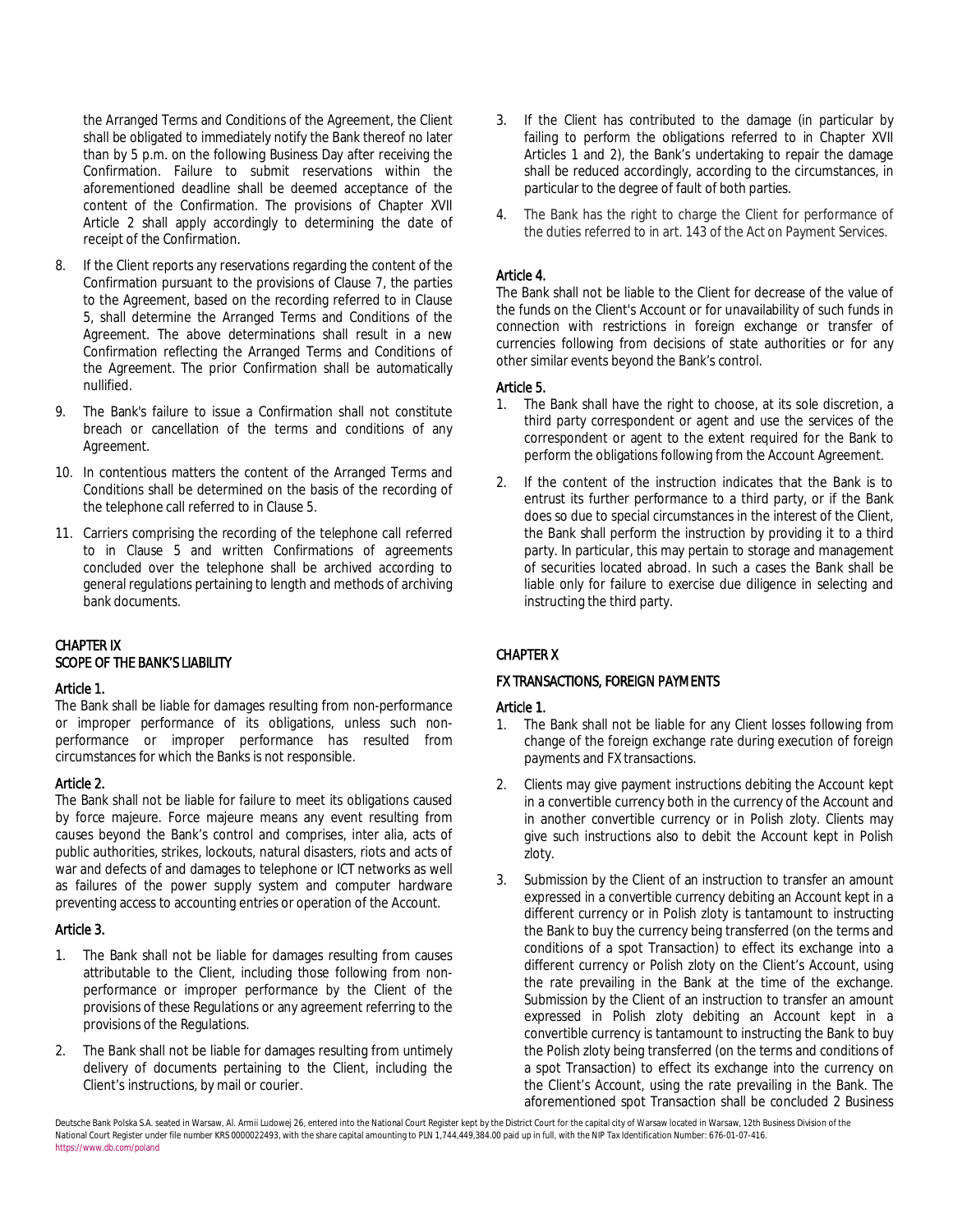Days before the day on which the transfer is to be made, unless the Bank agrees with the Client otherwise.

- 4. Funds coming from outside the Bank expressed in a currency different from the currency of the Account for the purpose of crediting this Account, in absence of contrary arrangements between the Client and the Bank, shall be converted into the currency of the Account using the rate that is no less favorable to the Client than the rate prevailing in the Bank at the time of translation.
- 5. If the Client has entered into a separate agreement on provision of foreign exchange services with an entity from the Deutsche Bank Group, the Bank shall be released from the duties specified in Clause 3 above. Appropriate payment messages shall be provided in accordance with the agreement entered into by the Client to the Deutsche Bank Group entity providing the foreign exchange service. The Bank shall post the aforementioned transactions in accordance with the received instructions.

#### Article 2.

The foreign exchange rates announced in the Bank's seat or on its website, or quoted by telephone are of information nature only and are subject to fluctuations throughout the day, unless the Bank undertakes in writing to apply a specified rate in the agreement with the Client.

#### CHAPTER XI BANKING SECRECY, PERSONAL DATA PROTECTION

#### Article 1.

- 1. The Bank, persons employed by it and persons through which the Bank performs banking activities associated with the Accounts shall be obligated, subject to Clauses 2 and 3, to observe bank and professional secrecy which comprise all information pertaining to the Client, balance of the Accounts and operations performed on the Accounts.
- 2. The Bank shall be obligated to provide information constituting bank secrecy only to entities indicated in unconditionally binding provisions of law.
- 3. The Bank shall not be obligated to observe bank secrecy in cases subject to the Client's consent.

#### Article 2.

The Client shall be obligated to keep confidential all technical, technological, commercial or organizational information that has not been made public, obtained during cooperation with the Bank, which may constitute the Bank's corporate secrecy, in particular information which the Bank has declared secrecy. Breach of these provisions shall be deemed by the Bank as material default and shall constitute grounds for the Client's liability for damages.

#### Article 3.

The Bank shall inform Clients that pursuant to the provisions of the Banking Law the Bank is obligated to provide information constituting bank secrecy to, inter alia, other banks and lending institutions to the extent to which such information is indispensible in connection with performance of banking activities and purchase and sale of receivables.

#### Article 4.

The Bank, as the personal data controller within the meaning of personal data protection regulations, hereby informs that the personal data provided by the Client pertaining to the Client and persons representing it shall be processed by the Bank for the purpose of performance of the agreements concluded by the Client with the Bank. Provision of personal data is voluntary but necessary to conclude and perform the agreements with the Bank or for other activities to be undertaken by the Bank on the Client' s request, depending on the nature of the relations with the Bank. The Bank shall process personal data only for specific purposes, in particular conclusion and performance of agreements, marketing of the Bank's products and services, processing of complaints and requests, and fulfillment of legal obligations imposed by the regulations on prevention of money laundering and financing of terrorism, tax and accounting regulations and other prevailing laws regulating banking activity.

While concluding an agreement with the Bank, the Client shall an information brochure on personal data protection by the Bank, implementing the obligation imposed on the Bank by Articles 13 and 14 of Regulation (EU) 2016/679 of the European Parliament and of the Council of 27 April 2016 on the protection of natural persons with regard to the processing of personal data and on the free movement of such data, and repealing Directive 95/46/EC (General Data Protection Regulation). The Client is obligated to forward the contents of the information brochure to the persons whose personal data it has been provided to the Bank. A complete and up-to-date version of the information brochure comprising detailed information about personal data processing by the Bank, including information about the purposes and legal grounds for data processing, data processing periods, categories of data recipients and the rights vested in connection with data processing is available at the Bank's website at <https://www.db.com/poland>

## Article 5.

The Bank hereby informs that to perform the statutory obligations associated with performance of banking activities, the data on the Client's liabilities resulting on account of agreements associated with performance of banking activities may be provided to the Credit Information Bureau (Biuro Informacji Kredytowej S.A.) with its registered office in Warsaw and, through it, to financial institutions being bank subsidiaries.

#### CHAPTER XII SET-OFFS AND RIGHTS IN CASE OF DEFAULT

#### Article 1.

To the extent permitted by law, the Bank may set off its receivables from the Client against the Client's receivables from the Bank, regardless of the place of payment or currency of each receivable. If receivables in different currencies are set off, the Bank may, for the purposes of the set off, convert any of the receivables using the rate prevailing at the Bank. The Client may exercise the right to set off its receivables from the Bank against the Bank's receivables from the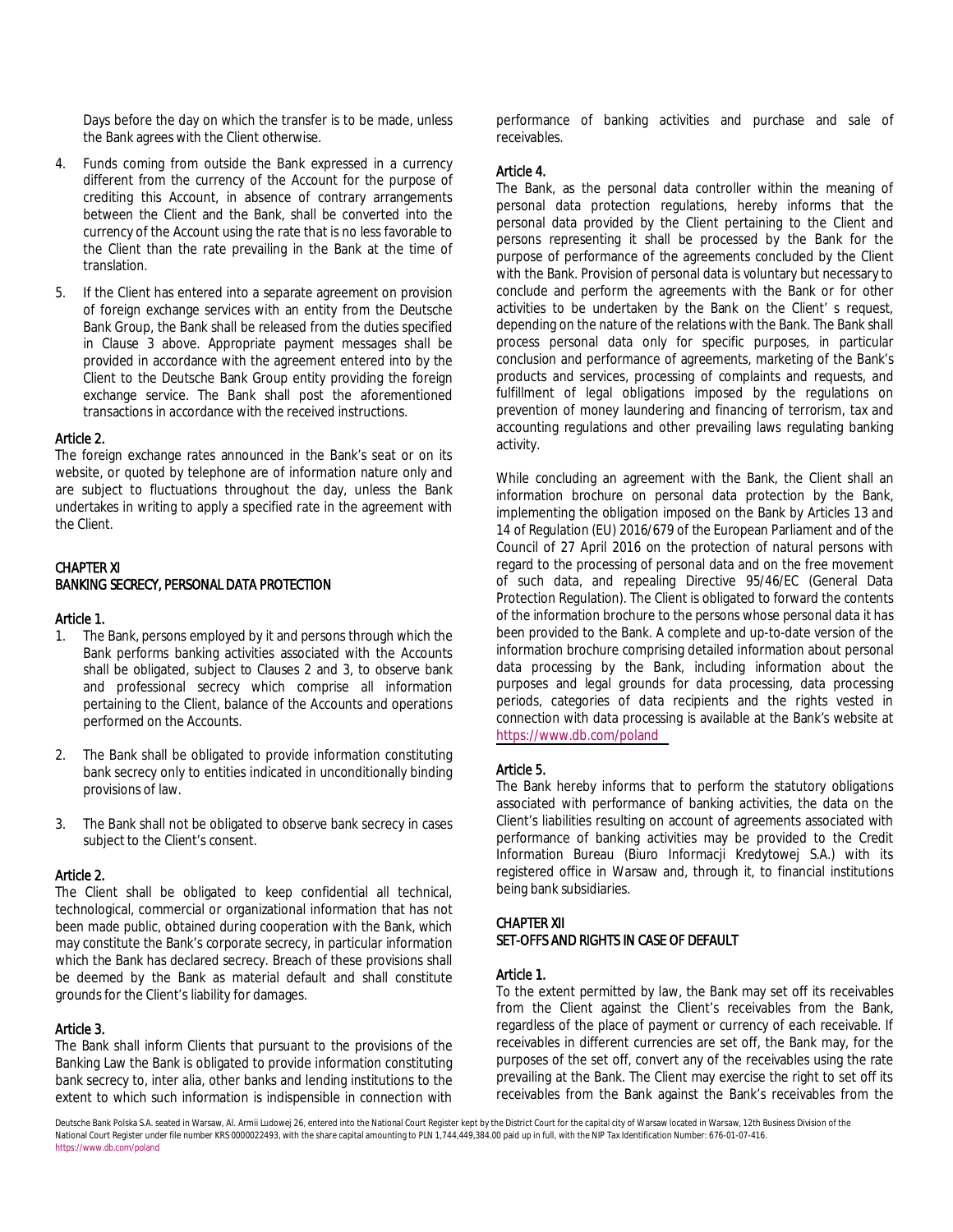Client only if the receivables are indisputable or confirmed by a final and binding verdict of a court or competent public administration authority. The Bank shall have the right to collect from the Account, without prior notice to the Client, funds in the amount corresponding to the Client's liabilities to the Bank, at their payment dates and apply the collected funds towards repayment of such liabilities.

#### Article 2.

Transfer of receivables under an agreement concluded with the Bank, establishment of a limited right *in rem* on the receivables from an agreement concluded with the Bank or imposition of additional obligations on the Bank associated with the handling of securities established by the Client require the Bank's prior written consent, otherwise being null and void.

## CHAPTER XIII FEES, COMMISSIONS AND COSTS

#### Article 1.

Unless otherwise has been agreed between the Client and the Bank in writing, fees, commissions and other costs charged by the Bank shall be applicable to the Client according to the banking services pricelist presented in the Fee and Commission Schedule for Corporate Clients and Table of Interest Rates for Non-Contractual Negative Balances on the Current Account for Corporate Banking Clients ("Fee and Commission Schedule"). The Fee and Commission Schedule is available on the Bank's website https://w[ww.db.com/poland and can be v](https://www.db.com/poland)iewed by the Client at the Bank's seat.

#### Article 2.

In addition to the fees, commissions or costs presented in the Fee and Commission Schedule or agreed between the Client and the Bank, the Client shall reimburse the Bank for all the costs incurred by the Bank in connection with performance of the Client's instructions.

#### Article 3.

Fees and commissions are charged by the Bank without a separate Client instruction, in the first place, before any other operations on the Account. The Bank charges the fees and commissions from the Account to which the fee or commission pertains or another Account specified by the Client.

#### CHAPTER XIV **COLLATERAL**

#### Article 1.

- 1. The Bank may at any time demand that the Client establish for the Bank collateral for the Bank's current or future receivables under banking services agreements, even if its claims are conditional. To this effect the Bank shall be entitled in particular to debit the Client's Account with an amount constituting the equivalent of the Bank's receivables and establish a cash collateral to secure such receivables, according to the procedure specified in Article 2 below.
- 2. If at the time of occurrence of the receivable the Bank has given up the demand to establish collateral for the receivable or demanded partial collateral, it may demand establishment of

collateral or increase of collateral during the term of the contractual relationship with the Client, unless there occurred or the Bank has become aware of circumstances as a result of which the Bank's risk has become higher than assumed, in particular if:

- a) the Client's material standing has deteriorated significantly, threatening its capability of satisfying its liabilities towards the Bank or there is a threat of such deterioration,
- b) the value of the existing collateral has decreased or there is a threat of its decrease.

#### Article 2.

1. If the Client's instruction or the Regulations envisage the Bank's right to debit the Client's account with a specified amount to establish a cash collateral, for the purpose of securing proper performance of the Client's liabilities towards the Bank the Client establishes a cash collateral within the meaning of Article 102 of the Banking Law Act in the amount at least equal to the amount of the Client's liability towards the Bank.

2. To establish the cash collateral the Bank shall collect the amount of the cash collateral from the Client's Account. In the first place, the Bank shall collect the cash collateral amount from the Account kept in the currency of the cash collateral and then from other Client's Accounts in the Bank. If the amount of the cash collateral has been collected from the Account in an amount different from the amount of the Client's liability towards the Bank, in absence of contrary arrangements between the Bank and the Client, to apply the collected amount towards the cash collateral, the amount shall be converted into the cash collateral's currency at the sell rate of the respective currency prevailing in the Bank at the time of conversion.

3. The cash collateral shall be kept on the Bank's account. The cash collateral shall not bear interest unless the Bank and the Client make contrary arrangements; in such a case the interest shall be accrued at the end of each calendar month. The interest amount accrued shall increase the cash collateral amount.

4. If the Client does not return to the Bank any amount payable to the Bank on account of the Bank's liabilities towards the Bank by the due date, the Bank shall decrease the cash collateral amount by an amount equal to the amount of the payment due, however the Bank shall not be obligated to accrue interest on, or return, the amount by which the cash collateral amount has been decreased. The Bank shall notify the Client about each decrease of the cash collateral amount.

5. The cash collateral shall expire on the day when all the Bank's claims against the Client secured by the cash collateral have been satisfied. Immediately after the date of expiry of the cash collateral the Bank shall return the remaining amount of the cash collateral provided that this amount is higher than zero (0) to the Client's Account.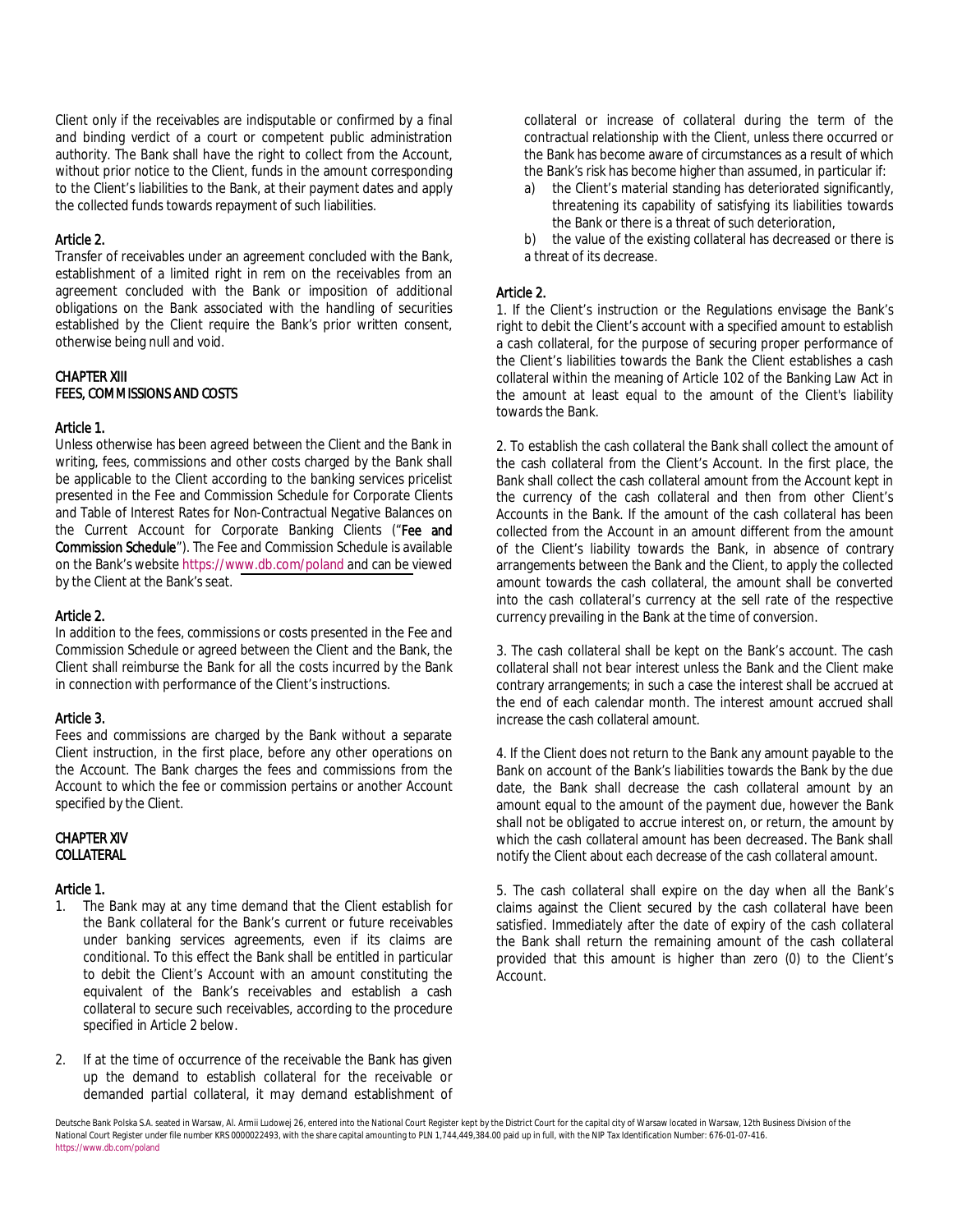#### CHAPTER XV **TERMINATION**

#### Article 1.

- 1. The Account Agreement may be terminated by means of a written notice by each of the parties, however the Bank may terminate the Account Agreement for important reasons.
- 2. Subject to prevailing laws and the provisions of Clause 3 below, the termination notice period shall be one month, unless the Account Agreement stipulates a different arrangement.
- 3. The Bank may terminate the Account Agreement with immediate effect, without observing a notice period in the following cases:
	- (a) the Client provides information contrary to the factual or legal state of affairs;
	- (b) the Client's material standing has deteriorated significantly, threatening its capability of satisfying its liabilities towards the Bank or there is a threat of such deterioration;
	- (c) a negative balance not authorized by the Bank occurs on the Client's Account;
	- (d) the consent of the pertinent authority to perform licensed activity by the Client has been withdrawn;
	- (e) the Client's liquidation has been opened;
	- (f) the Client's company is listed on the list on the official website of the Polish Financial Supervision Authority or a foreign market supervision body comprising a public warning against dishonest entrepreneurs;
	- (g) a situation occurs making it impossible for the Bank to perform the obligations following from the prevailing laws, in particular the act on prevention of money laundering and financing of terrorism, including obligations pertaining to application of financial safety measures;
	- (h) the Client undertakes or is suspected of undertaking activity contrary to prevailing laws, inter alia uses the bank account contrary to prevailing laws or to circumvent the law;
	- (i) the Client grossly breaches the provisions of the Account Agreement or these Regulations;
	- (j) collateral for the Bank's receivables is not established or not increased by the deadline set by the Bank;
	- (k) a situation occurs in which, with the exception of accruing interest or charging bank fees, there was no activity on the Account for at least 3 consecutive months;
	- financial settlements are made using the Account with countries found on Transparency International's list with the Corruption Perception Index (CPI) below the standards acceptable to the Bank;
	- (m) changes occur in the organizational structure of the Client's group, including in particular changes of the beneficial owner which in the Bank's justified opinion

could constitute the basis for refusal to open a bank account;

- (n) no funds are received on the Account for 3 months from the date of concluding the Account Agreement;
- (o) an enforcement seizure continues on the account for more than 3 months with no payments to the Account;
- (p) a situation occurs in which the Bank may not identify persons duly authorized to represent the Client or there are justified doubts in this respect or there is a dispute regarding the authorizations to represent the Client.

### Article 2.

If the Bank cannot identify persons duly authorized to represent the Client or there are justified doubts in this respect or there is a dispute regarding the authorizations to represent the Client, the Bank shall have the right to place the amount of the performance in a court deposit.

## Article 3.

Before elapse of the termination notice period the Client shall be obligated to provide the Bank with instructions regarding the method of returning the funds accumulated on the Account. If there is no such instruction the Bank may, after elapse of the termination notice period, close the Account and repost the funds therein – at its sole discretion – to an internal, non-interest-bearing settlement account or deposit them in a court deposit at the Client's expense. If by the date of termination of the Account Agreement the Client does not provide the Bank with the documents required under prevailing laws to effectively close the Account or VAT account, the Bank shall block the Account or VAT account, respectively, until the client delivers the documents making it possible for the Bank to perform the aforementioned activities in accordance with prevailing laws. As a consequence of blocking the Account and VAT account, the Bank shall, in particular, reject the payments coming to the Account and VAT account, and the Client shall not be able to use the funds accumulated on the Account and VAT account. Until the Account is closed the Bank shall charge fees for keeping the Account from the Client in accordance with the Fee and Commission Schedule.

## Article 4.

As of the date of termination of the Agreement all receivables remaining to be paid between the Client and the Bank shall be immediately settled. The provisions of these Regulations are binding upon the Client until complete settlement of such amounts.

## Article 6.

After termination of the Account Agreement the Bank shall deactivate all the products linked to the Account and discontinue provision of the services for which the Account is used. With regard to such products and services termination of the Account Agreement shall constitute at the same time termination of pertinent agreements on the basis of which the products are offered or services are provided to the Client.

Deutsche Bank Polska S.A. seated in Warsaw, Al. Armii Ludowej 26, entered into the National Court Register kept by the District Court for the capital city of Warsaw located in Warsaw, 12th Business Division of the National Court Register under file number KRS 0000022493, with the share capital amounting to PLN 1,744,449,384.00 paid up in full, with the NIP Tax Identification Number: 676-01-07-416. https://www.db.com/poland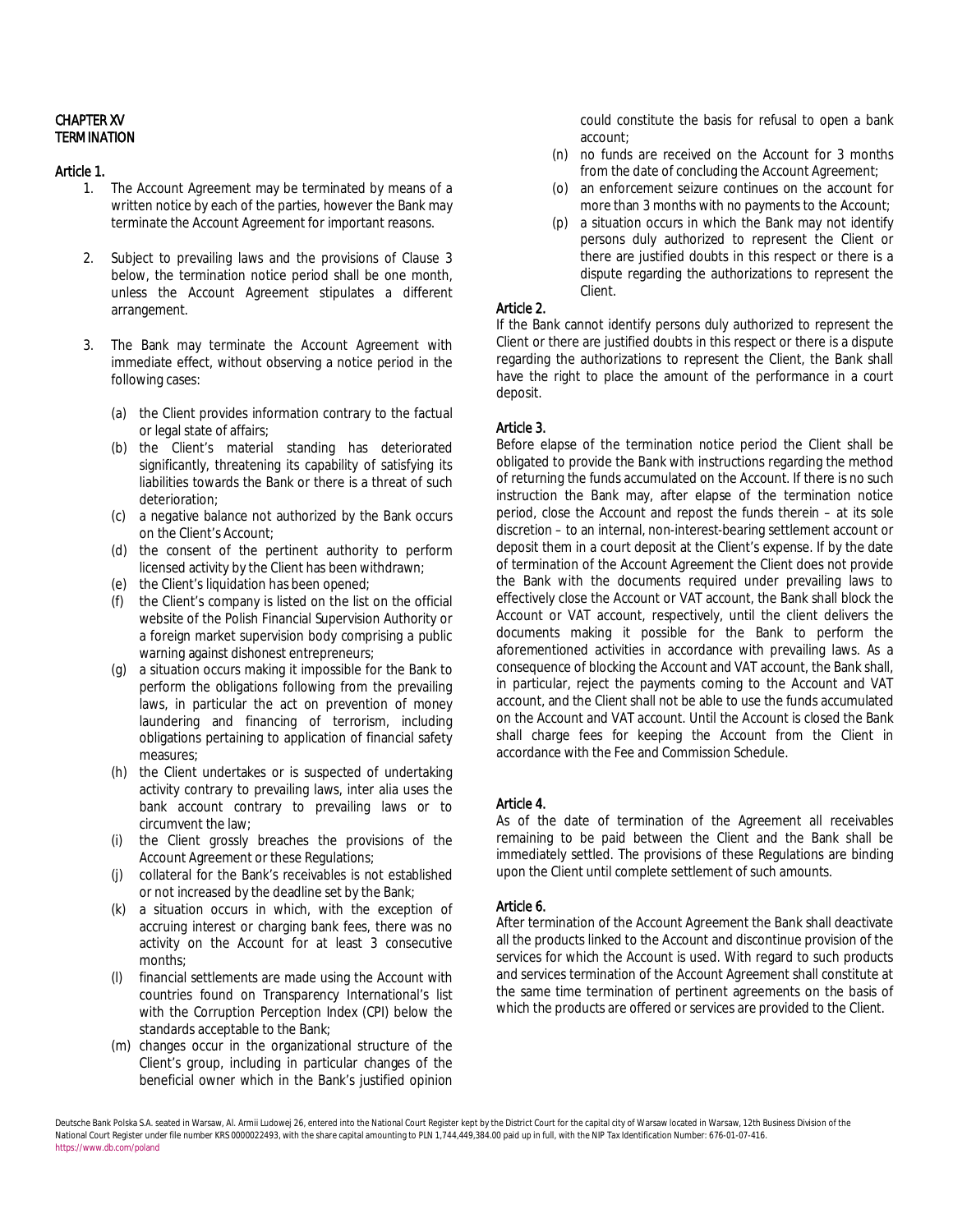## CHAPTER XVI **COMPLAINTS**

- 1. The Client may lodge with the Bank complaints associated with reservations regarding the services provided by the Bank.
- 2. Complaints may be lodged by the Client directly to the Client's relationship managers, by telephone to the numbers specified on the Bank's website [https://www.db.com/poland ,](https://www.db.com/poland) in writing to the Bank's address, electronically – inter alia using the form on the Bank's website<https://www.db.com/poland>
	- a) Complaints should specify the Client's name (business name, first name, last name, telephone number, e-mail address, Client's account number) and as precise as possible description of the event or problem which occurred during the use of the services provided by the Bank.
- 3. Complaints shall be reviewed immediately but no later than within 15 business days from the date of lodging. The date of lodging the complaint shall be the date of its receipt by the Bank. Reply to the complaint shall be given in writing. If clarification of the situation requires comprehensive verification activities or obtaining the position of an external body, and such activities last for more than 15 business days of lodging the complaint, the Bank shall immediately inform the Client thereof and indicate the reason for the delay and expected time for replying to the complaint.
- 4. The Bank shall inform the Client in writing about the outcome of the review of the complaint, presenting precisely an explanation of the situation and proposed solution. If the claims resulting from the complaint are not accepted the Client may request that the Bank reconsider the case within 30 days of the date of receipt of the reply to the complaint. The appeal should be submitted in writing.
- 5. In the event of a negative consideration of the complaint by the Bank or appeals from the response to the complaint, the Client has the right to bring an action to a common court.
- 6. If the complaint pertains to matters subject to review by other bodies or institutions the Bank shall review only the issues within its powers, informing the Client at the same time about the reasons for the limitations of its review.

### CHAPTER XVII **MISCELLANEOUS**

#### Article 1.

1. The Client shall be obligated to immediately provide the Bank with all information required by the Bank in writing or in other form agreed by the Client with the Bank. To the extent required by prevailing provisions of law, the Client shall be obligated to provide the Bank with pertinent documents and information in the form, with the content, and at dates specified in such regulations, in particular the documents and information required for the Bank to perform its obligations imposed under the Act on Preventing Money Laundering and the Financing of Terrorism.

- 2. The Client shall be obligated to immediately notify the Bank about each change of the persons authorized to dispose of the funds on the Account, change of its address and other details provided to the Bank in connection with the Agreement and provide the Bank with documents confirming the making of the aforementioned changes. All risks associated with failure to notify the Bank of the above changes and the effects of failure to provide the Bank with the aforementioned information shall be borne by the Client.
- 3. For the needs of the periodic assessment of the Client, if the services of a credit nature are provided to the Client, the Client undertakes to deliver to the Bank, on its demand, the information making such assessment possible. This obligation shall include, in particular, provision of the Bank with annual financial statements for the last financial year together with the auditor's opinion, and submission of financial results recorded by the Client's enterprise every 3 months, after individual settlement quarters.
- 4. If the Client files with the Bank a certificate of residence, in which foreign tax administration confirms the Client's tax residence, the Bank deems that such certificate is valid for one year of its issue, unless the content of the certificate stipulates otherwise. The Client shall be obligated to immediately notify the Bank about any change of its tax residence or other information (data) confirmed officially in the submitted certificate of residence. By submitting the certificate of residence the Client represents that it is the beneficial owner of the interest paid by the Bank, i.e. an entity which receives such amounts for its own benefit and is not an intermediary, representative, trustee or other entity obligated to transfer all or part of the given due amount to another entity. If with regard to any payment of interest made by the Bank the Client does not have the status of a beneficial owner, it shall be obligated to immediately notify the Bank thereof in writing, each time before the interest is paid.
- 5. The principle described in Clause 4 above shall apply mutatis mutandis to the Client's representations made in all other matters pertaining to tax settlements, in particular to representations made by non-resident branches located in the territory of the Republic of Poland referred to in Article 26 Clause 1d of the Corporate Income Tax Act of 15 March 1992.
- 6. The Client shall be obligated to carry out an independent assessment of its legal and regulatory obligations associated with conclusion and performance of agreements with the Bank. The Bank does not provide any legal, tax or accounting advisory services to the Client.

## Article 2.

- 1. Representations of will or knowledge made by the Bank to the Client shall be considered made at the following times:
	- (a) if made in writing and delivered in person on the actual delivery date, and, if sent by mail or courier, the earlier of: 5 days of the mailing date or date of actual receipt;